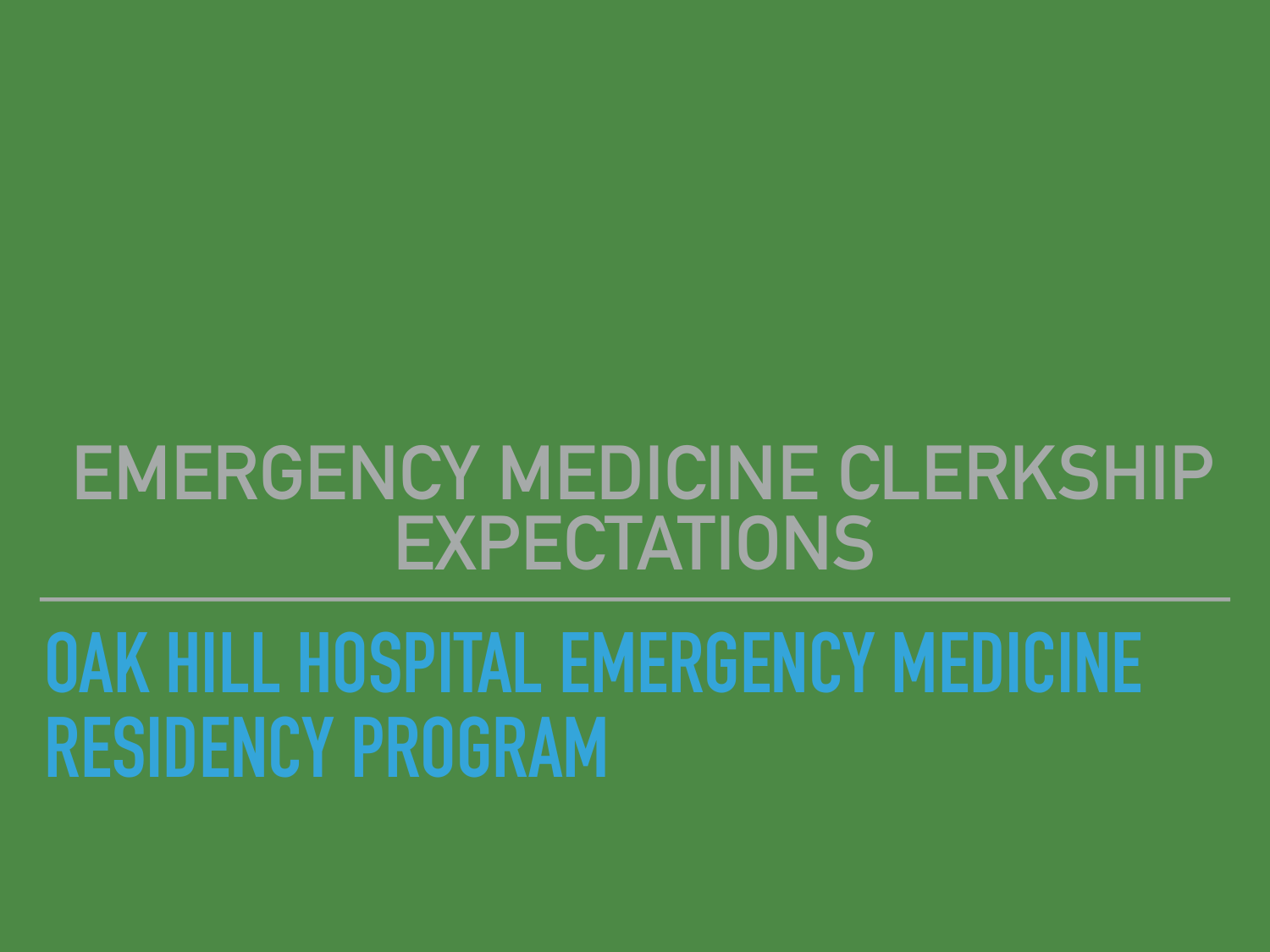- ‣ Oak Hill has been providing quality healthcare to Hernando and Citrus counties since 1984.
- Its a 350 bed facility and it's the largest medical facility in this area. ‣ Provides a range of services throughout it's heart Institute,
- orthopedic and spine institute, maternity suites, Cancer Institute, women's imaging center, pediatric ER an adult emergency rooms and express lab.
- ‣ Our clinicians provide the highest, safest, patient centered care to our community.
- ‣ Our Emergency Department has 60,000 visits a year.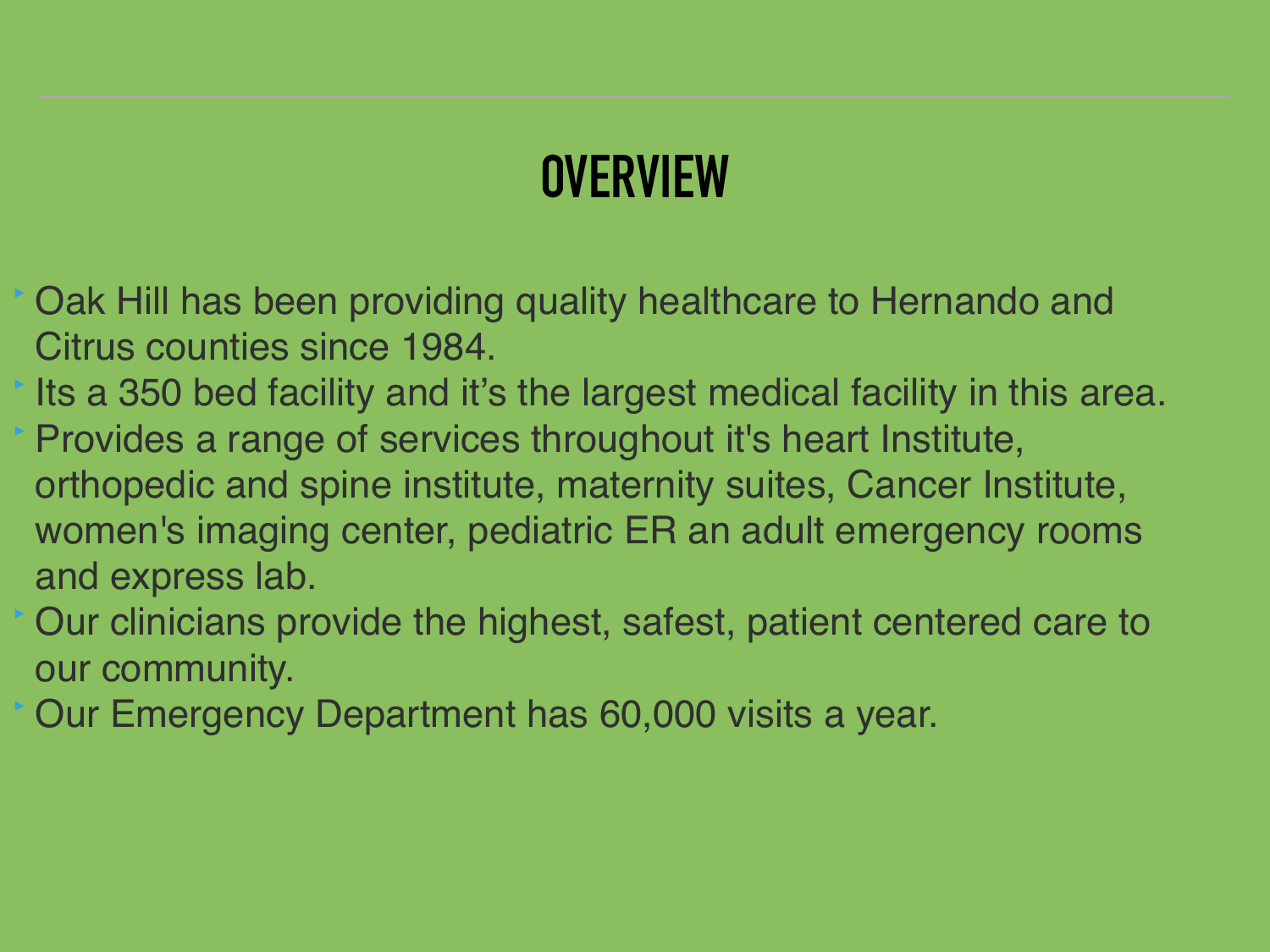## **EMERGENCY DEPARTMENT**

At Oak Hill Emergency Department every medical student and resident are supervised by a board-certified emergency medicine faculty. Our Emergency Department care for approximately 60,000 patients a year and we have an admission rate of 31% an acuity and 7%.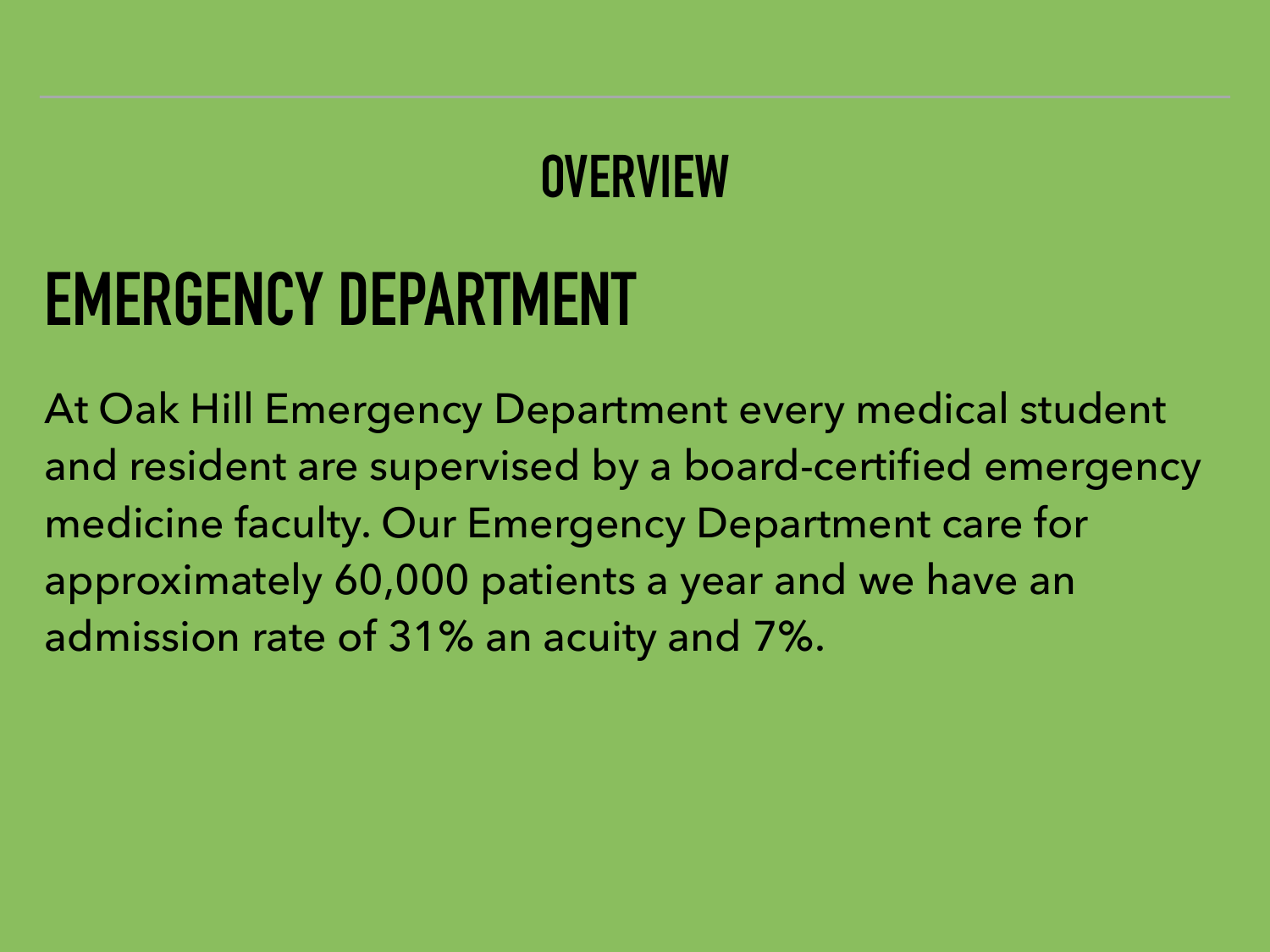- The student will have responsibilities, supervision, and performance expectations comparable to that of us starting first year at EM resident
- Instruction is center on bedside clinical supervision by faculty and residents in the ED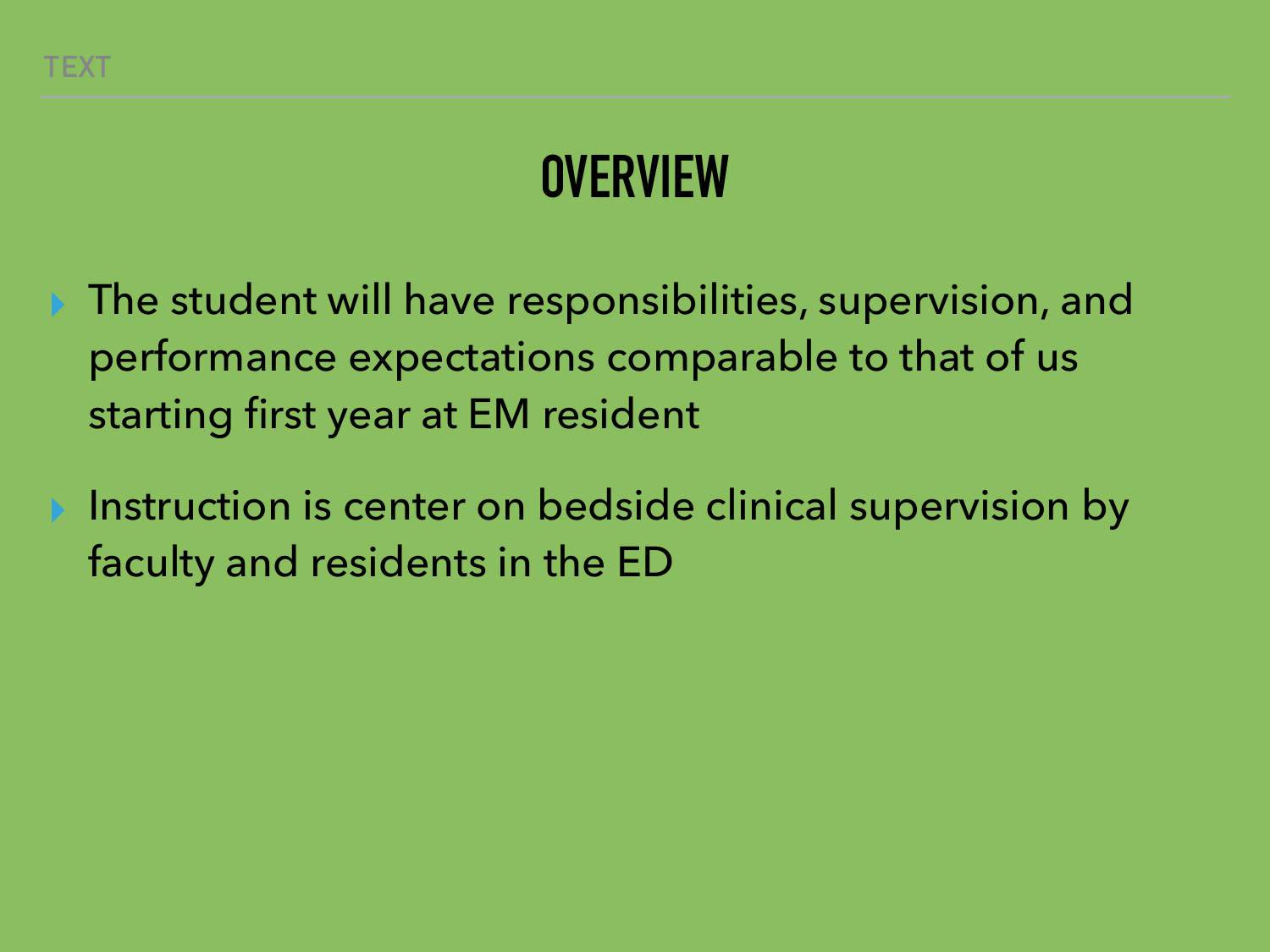• A comprehensive didactic schedule is provided and includes conferences prepared for residents and students as well as conferences designed exclusively for students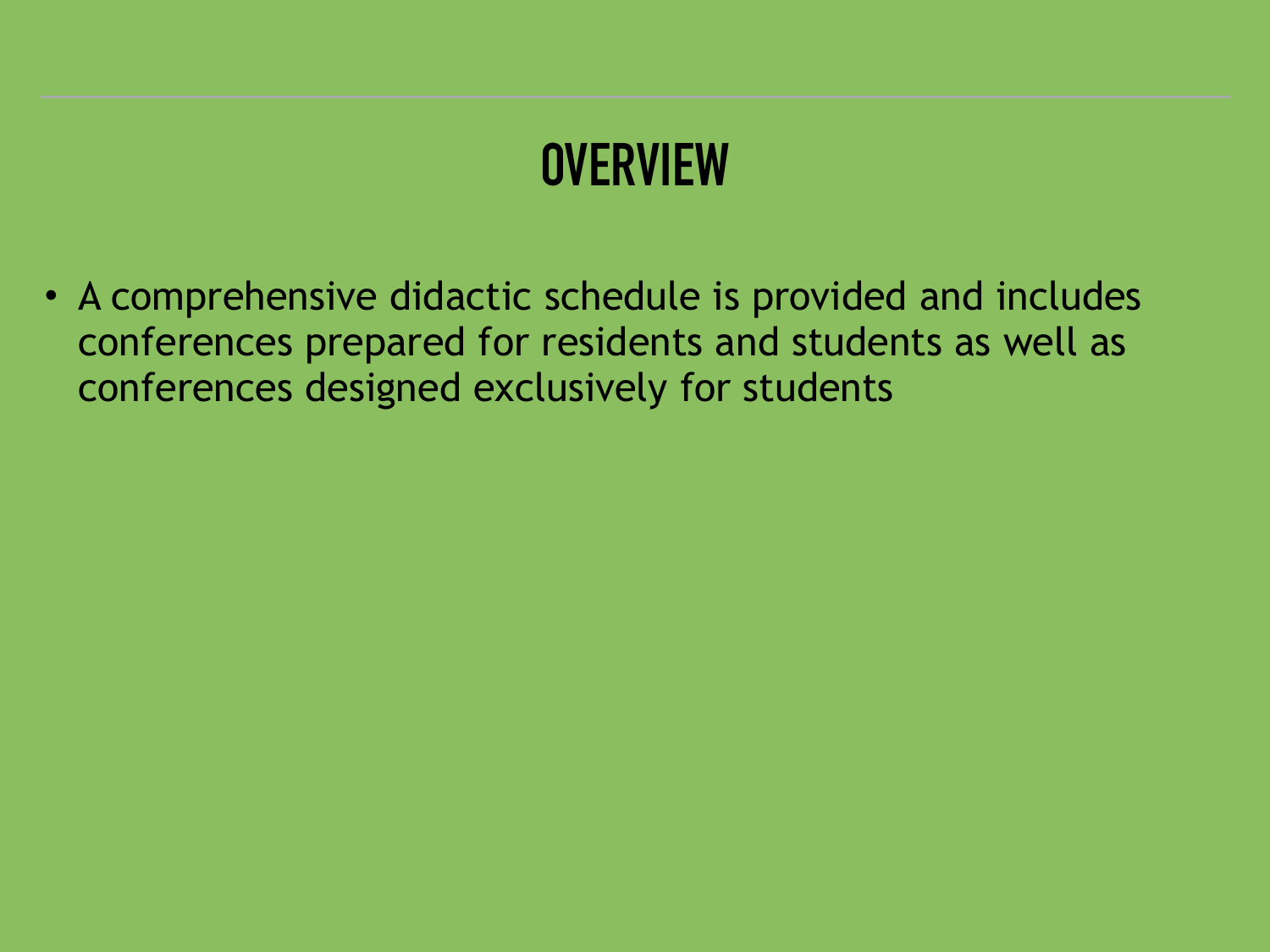## **OBJECTIVES**

- Perform an appropriate history and physical examination on pediatric, adult and geriatric patients.
- Recognize common, urgent and emergent problems, and develop a differential diagnosis for these common presentations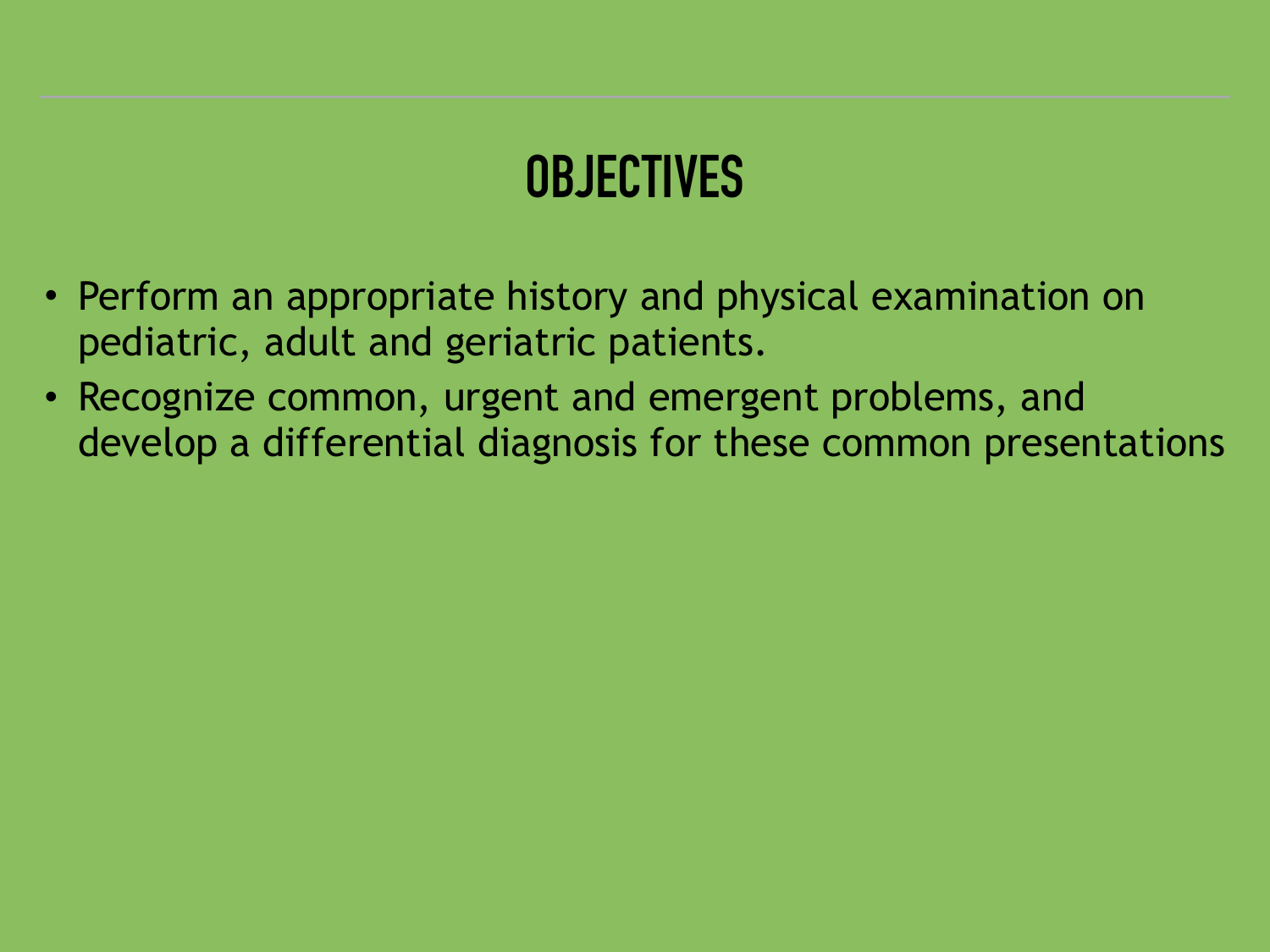## **OBJECTIVES**

- Interpret results of common lab studies, recognize basic ischemic patterns and arrhythmias on EKG tracings and interpret radiographs of the chest abdomen and extremities
- Recognize the indications for specialty or subspecialty consultation and/ or admission
- Apply real time data acquisition to patient management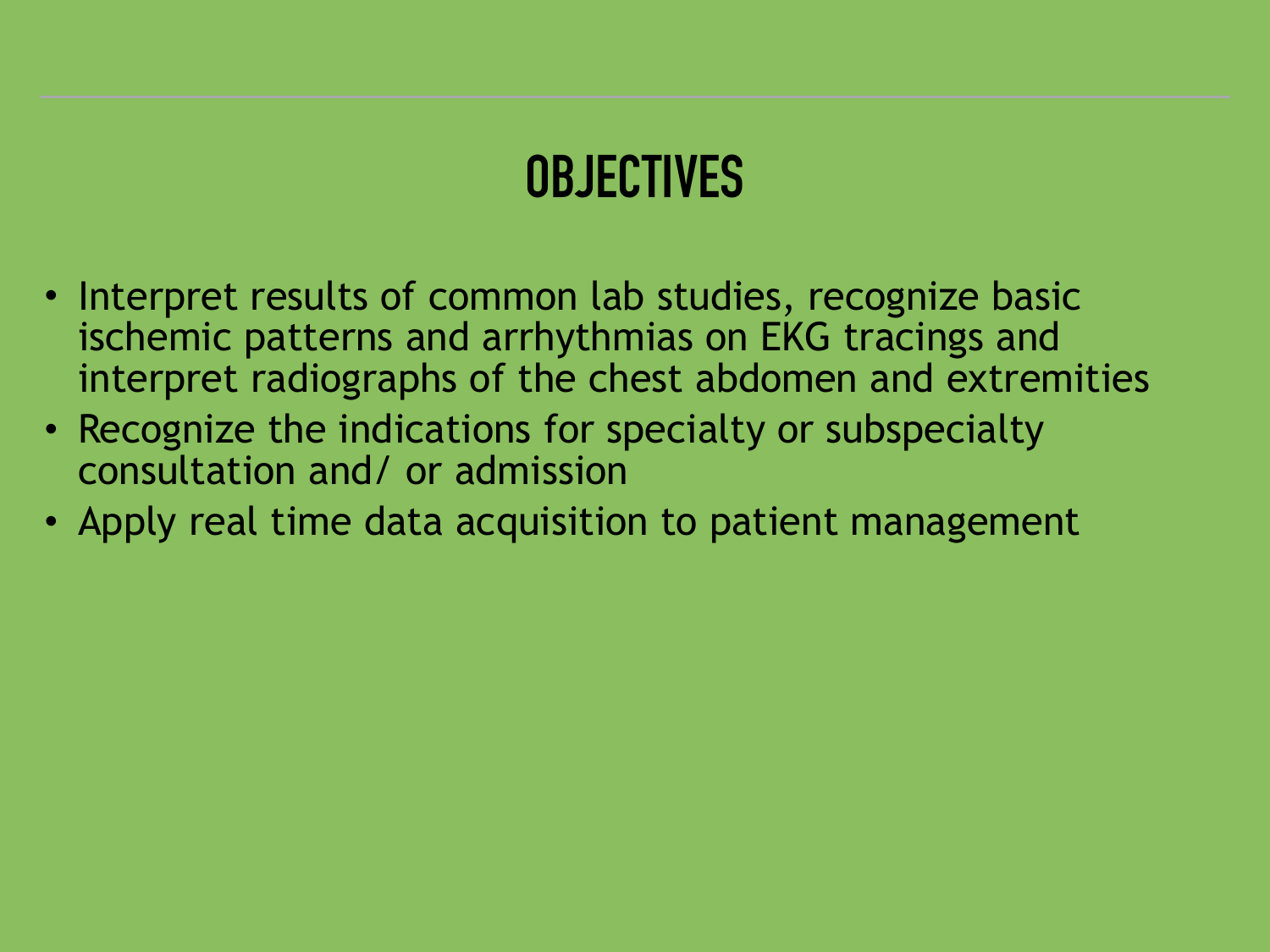#### **SHIFTS**

- The student is required to do a total of 12-14 shifts
- Each shifts, are 10 hours long with exception of the US shift.
- Shifts will include days, afternoons, evenings, as well as weekends and holidays.
- The student will have blocked each week timedesignated as a reading/conference day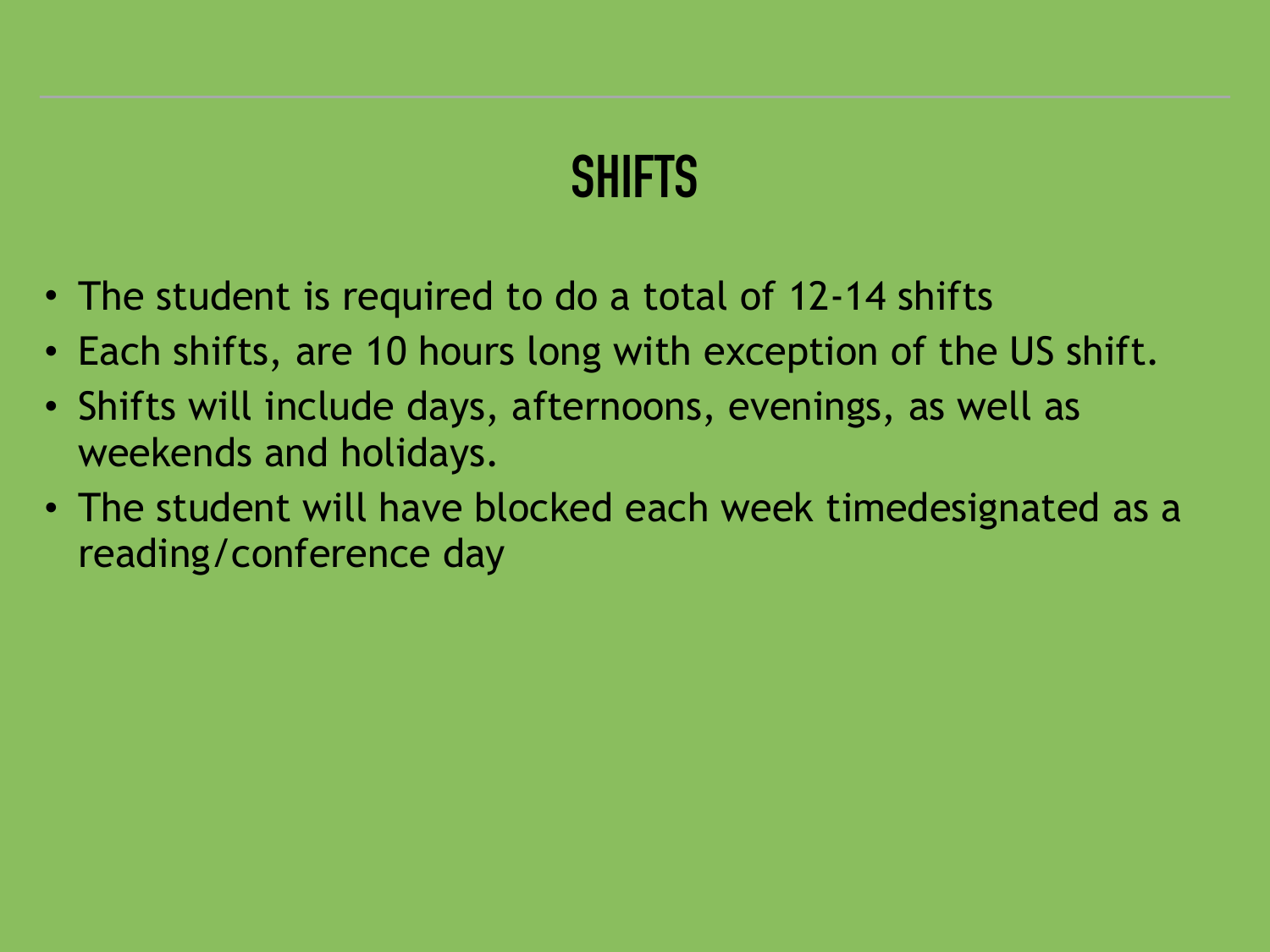#### **REQUIRED CHIEF COMPLAINTS/PROCEDURE/CASES**

- The student will be responsible to have a check list where he/ she will see at least one patient with a specific chief complaint. The student will be required to do a case presentation during residency didactics. Please start completing this form at the beginning of your rotation.
- Keep a log of all the procedures that you perform, not only the ones required.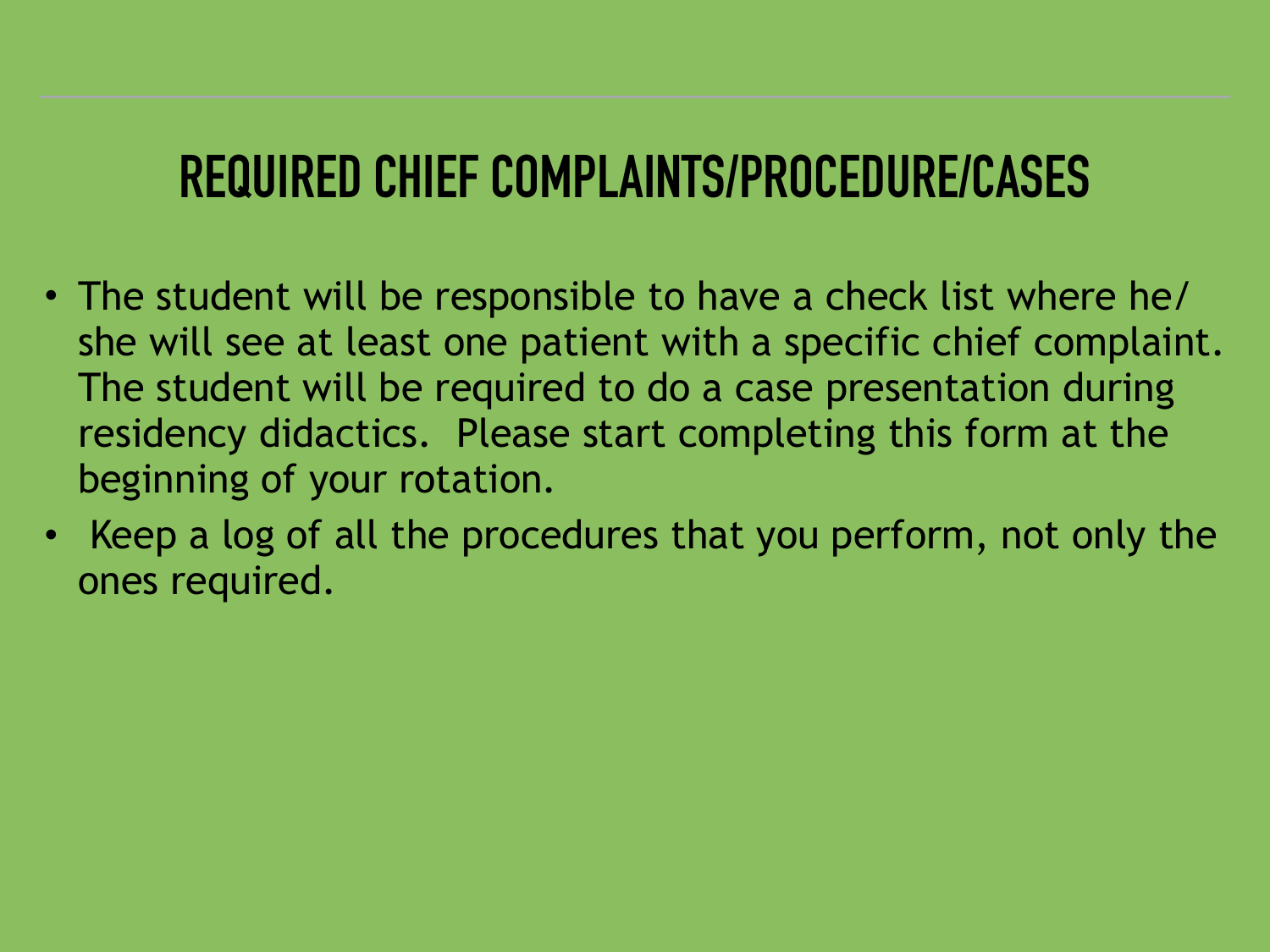## **CHIEF COMPLAINTS AND PROCEDURES**

- 1. Chest pain
- 2. Shortness of Breath
- 3. Abdominal Pain
- 4. OB-GYN Emergencies
- 5. Toxicology
- 6. Altered Mental Status
- 7. Trauma
- 8. Airway Management
- 9. Pediatric Emergencies
- 10. Environmental Emergencies
- 11. Headache
- 12. Stroke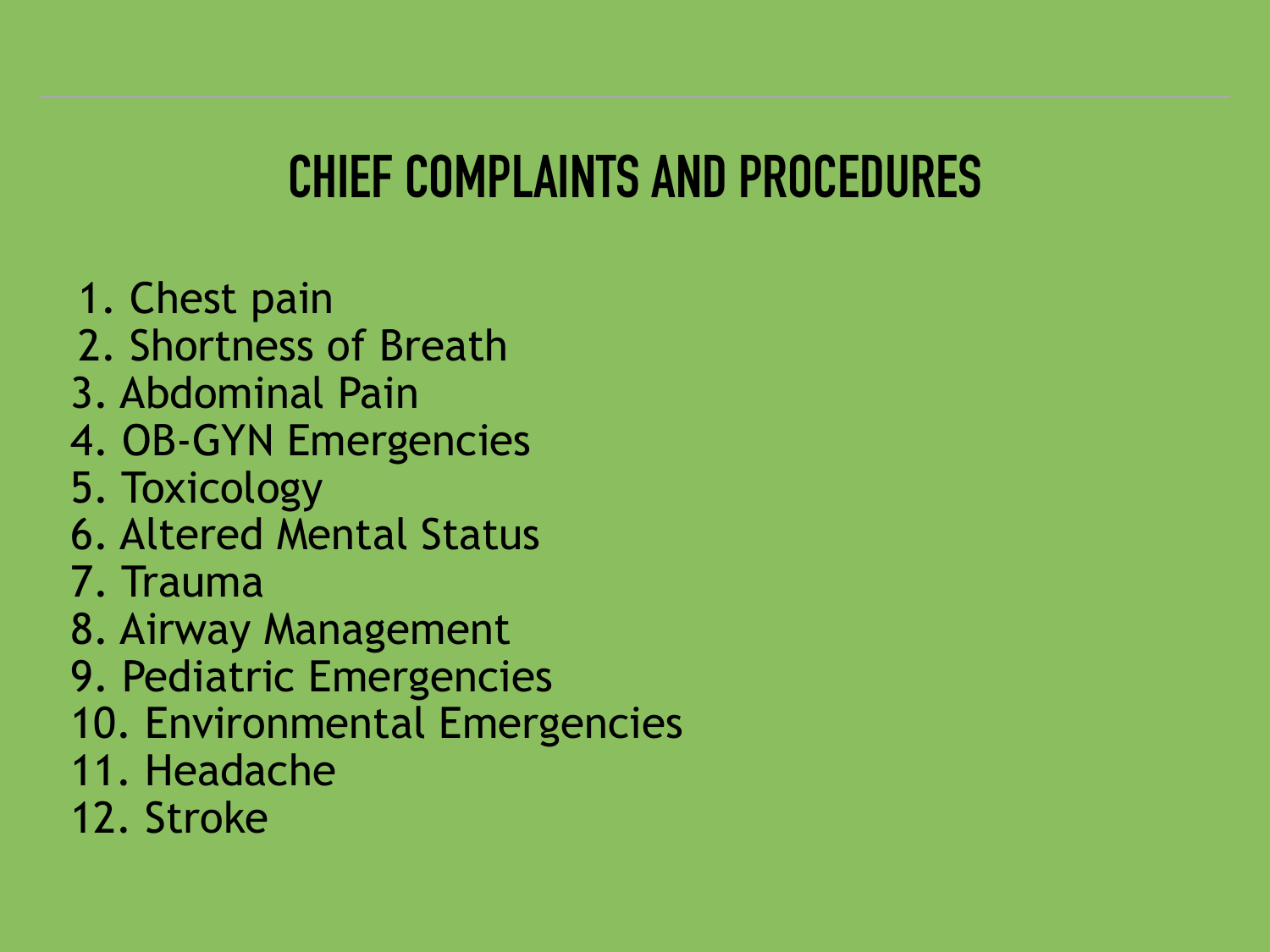## **CHIEF COMPLAINTS AND PROCEDURES**

#### 13. Procedures

- Laceration repair
- Incision and drainage
- IV insertion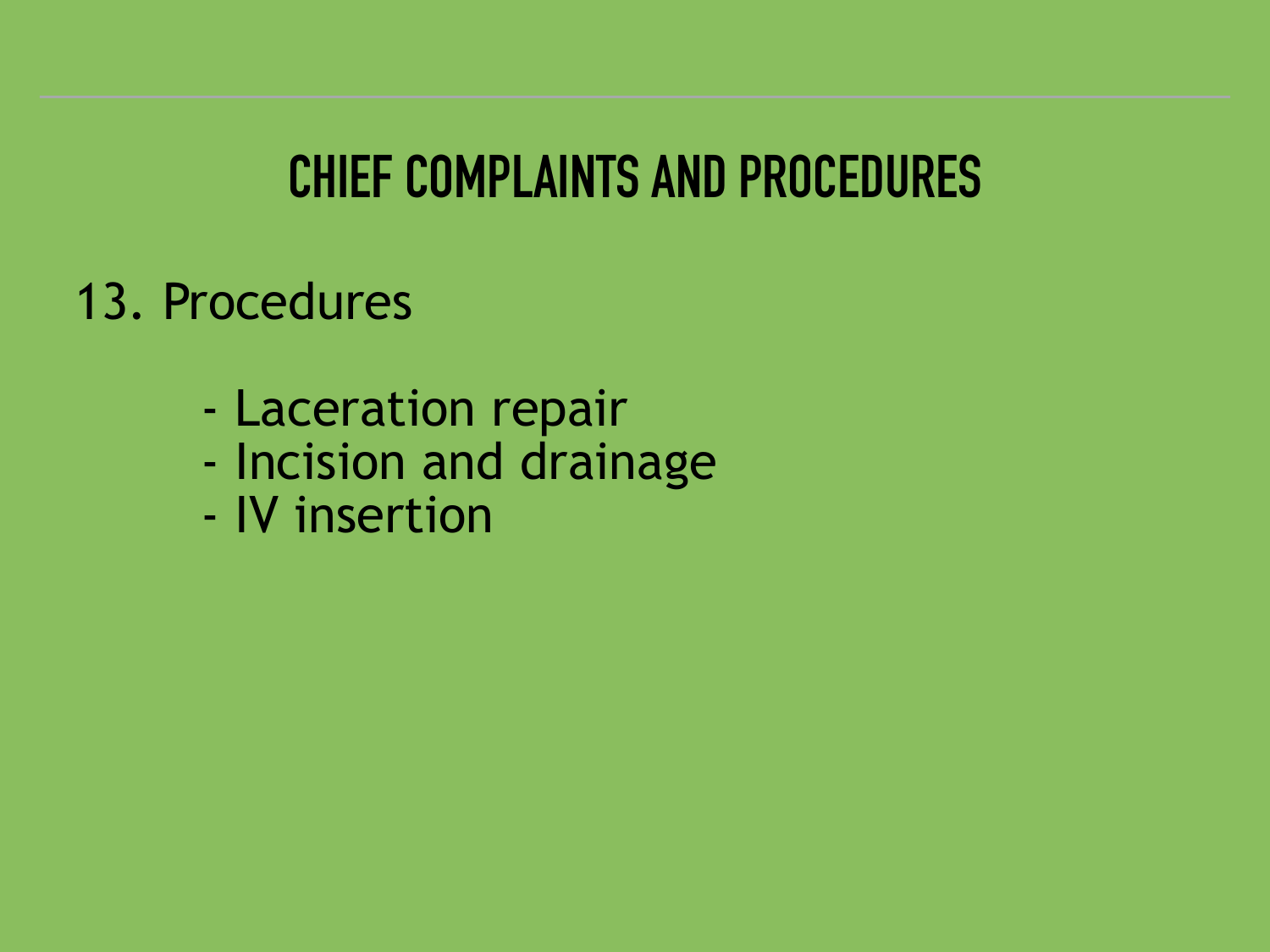## **REQUIRED READING**

- Texts include:
	- 1."The Clinical Practice of Emergency Medicine," seventh edition, by Ann Harwood-Nuss et al.
	- 2. "Emergency Medicine, A Comprehensive Study Guide," eight edition, by Judith Tintinalli et al.
	- 3. "Clinical Procedures in Emergency Medicine," ninth edition, by Roberts & Hedges et al.
	- 4. "The Radiology of Emergency Medicine," fifth edition, by John H Harris, et al.
	- 5. USMLE Road Map Emergency Medicine, 1st edition, Scott C Sherman, MD andJoseph M Weber, MD, Lange Medical Books/McGraw-Hill, USA, 2008.
	- 6. An Introduction to Clinical Emergency Medicine, Guide for Practitioners in the Emergency Department, 5th edition, S. V. Mahadevan, MD and Gus M. Garmel, MD, Cambridge University Press, 2005.
- www.cdemcurriculum.com
	- "The approach to…"
	- Specific cases
	- DIEM cases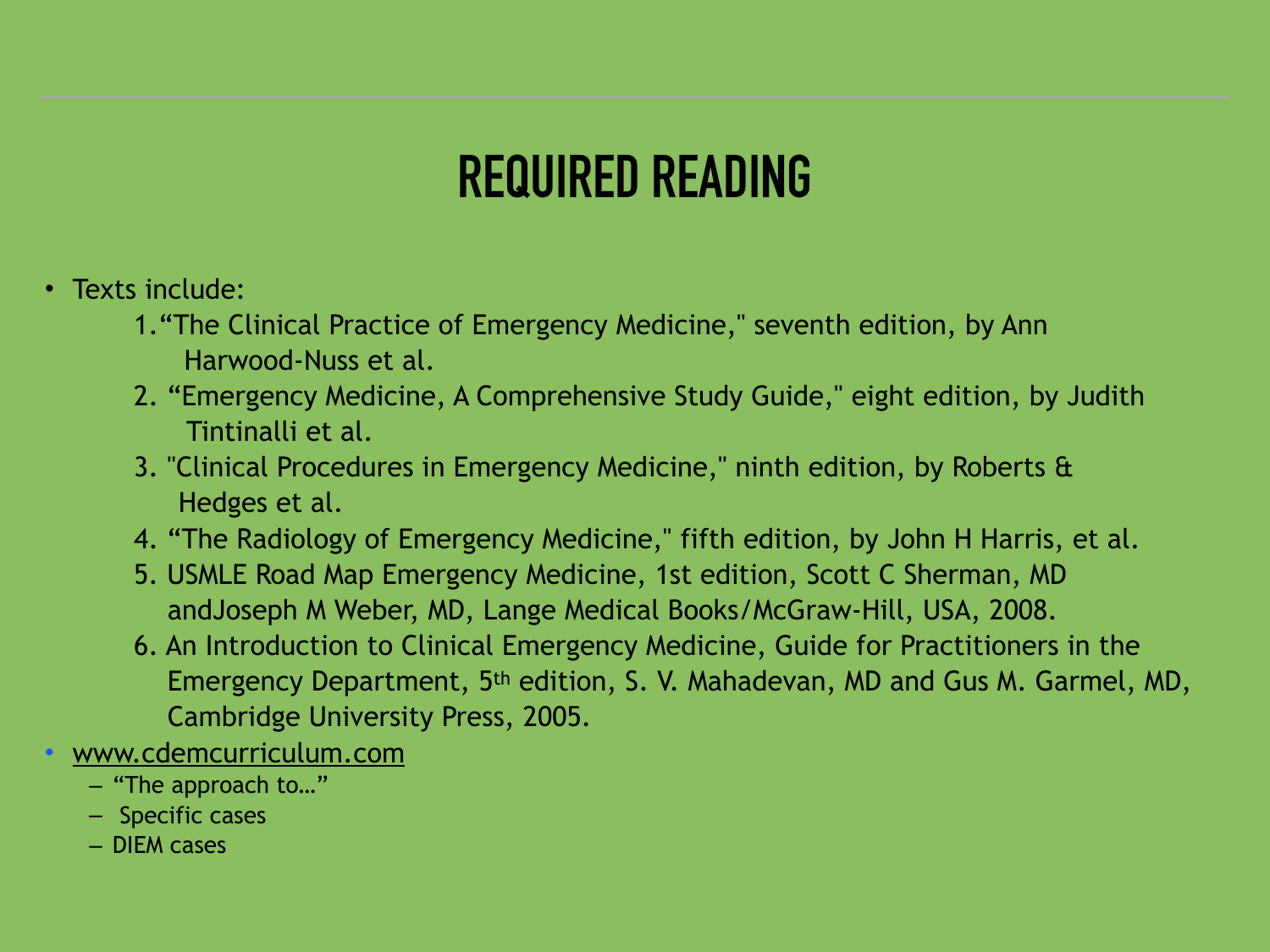## **POLICIES**

- Attendance
	- –Attendance to each shift is mandatory
	- Make-up shifts should be done for any missed shift
	- –Only proper excuses for missed shifts will be accepted
	- You will be responsible for proper coverage of a shift in the event of an exchange of shifts
	- –Clerkship Director, Emergency Medicine Coordinator, and/or Faculty member should be notified if unable to do shift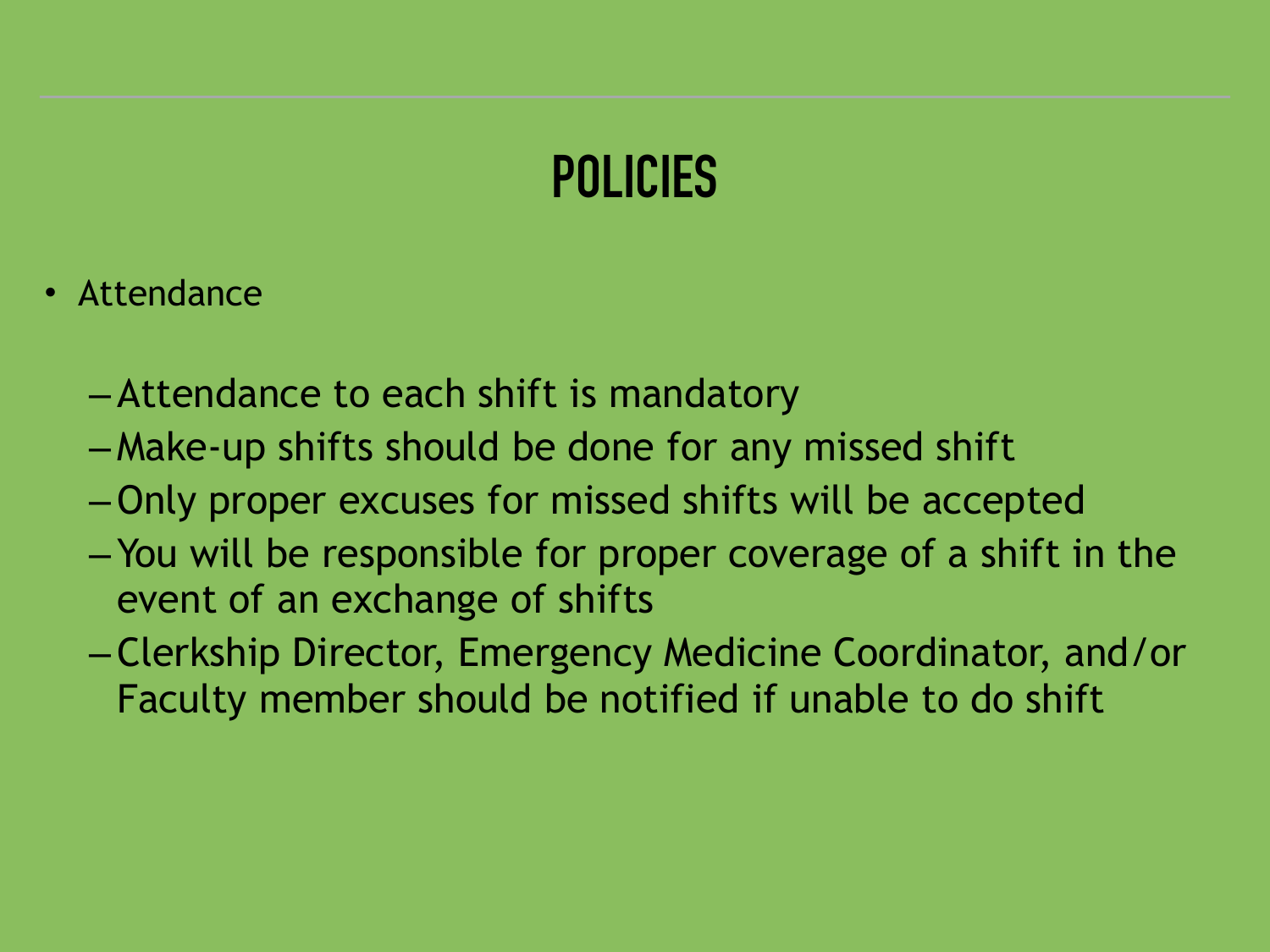## **POLICIES**

• Shift requests and/or Time off requests

You will have up two 4 weeks prior to begin your rotation for any requests

\* No requests after that time limit will be accepted (exception can be done in a case to case and if it is approved by your Dean, Clerkship Director, and/or Program Director)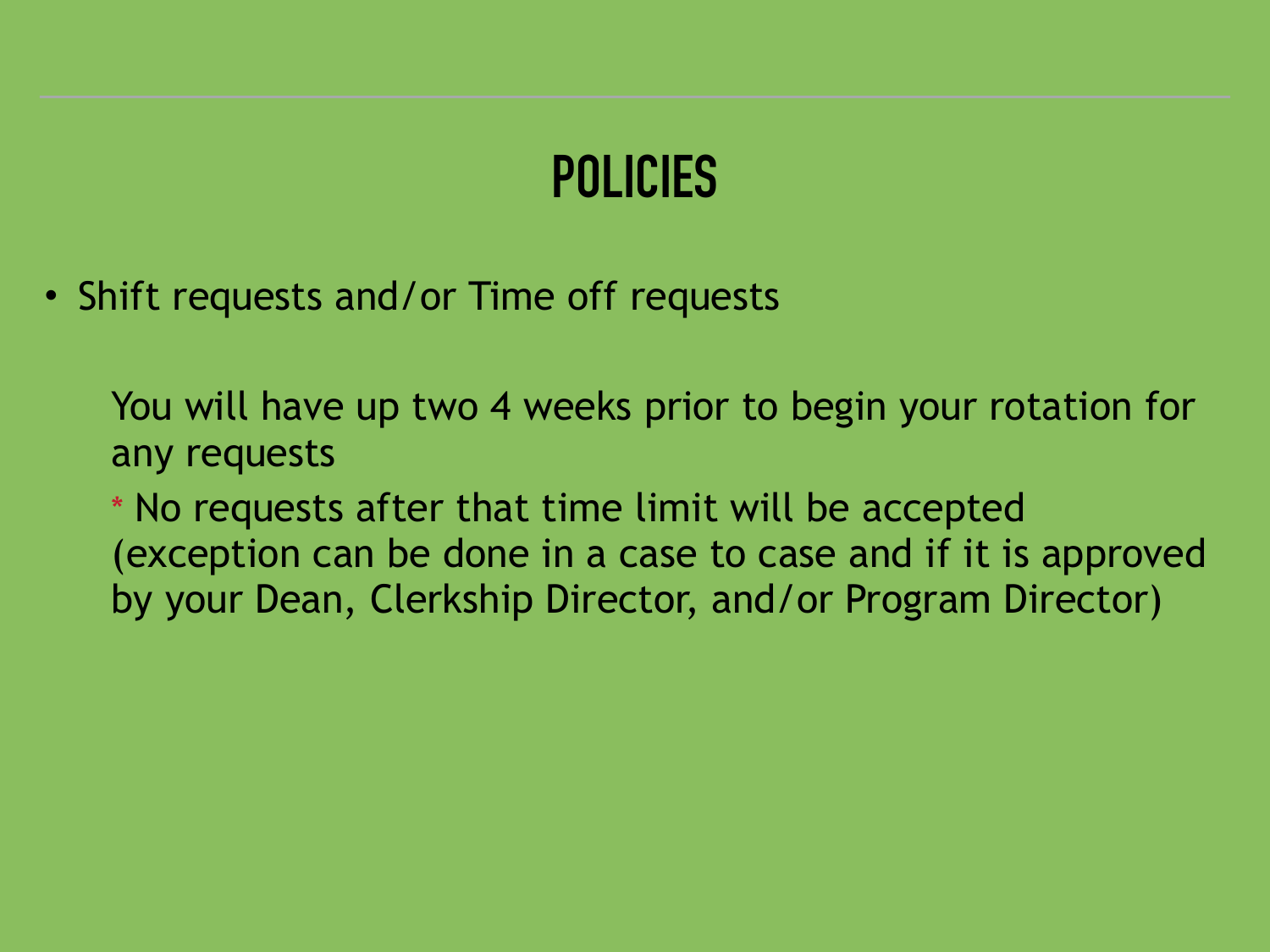#### **EVALUATION PROCESS**

• Each student will be evaluated by the attending and or senior Resident at the end of each shift( is Highly Recommended to get at least 50% of the evaluation by an attending)

 -This will help the clerkship director to get a better idea of the progress of each student and to obtain a better way to evaluate **(it is the responsibility of the student to make sure that an evaluation per shift is filled for proper credit and assistance corroboration) -**This will be 50% of the evaluation

- Small group discussion and participation.
	- This will be 25% of the evaluation
	- Participation includes the interaction during the small groups dairying the student teaching sessions and the patient encounters and procedure's list completion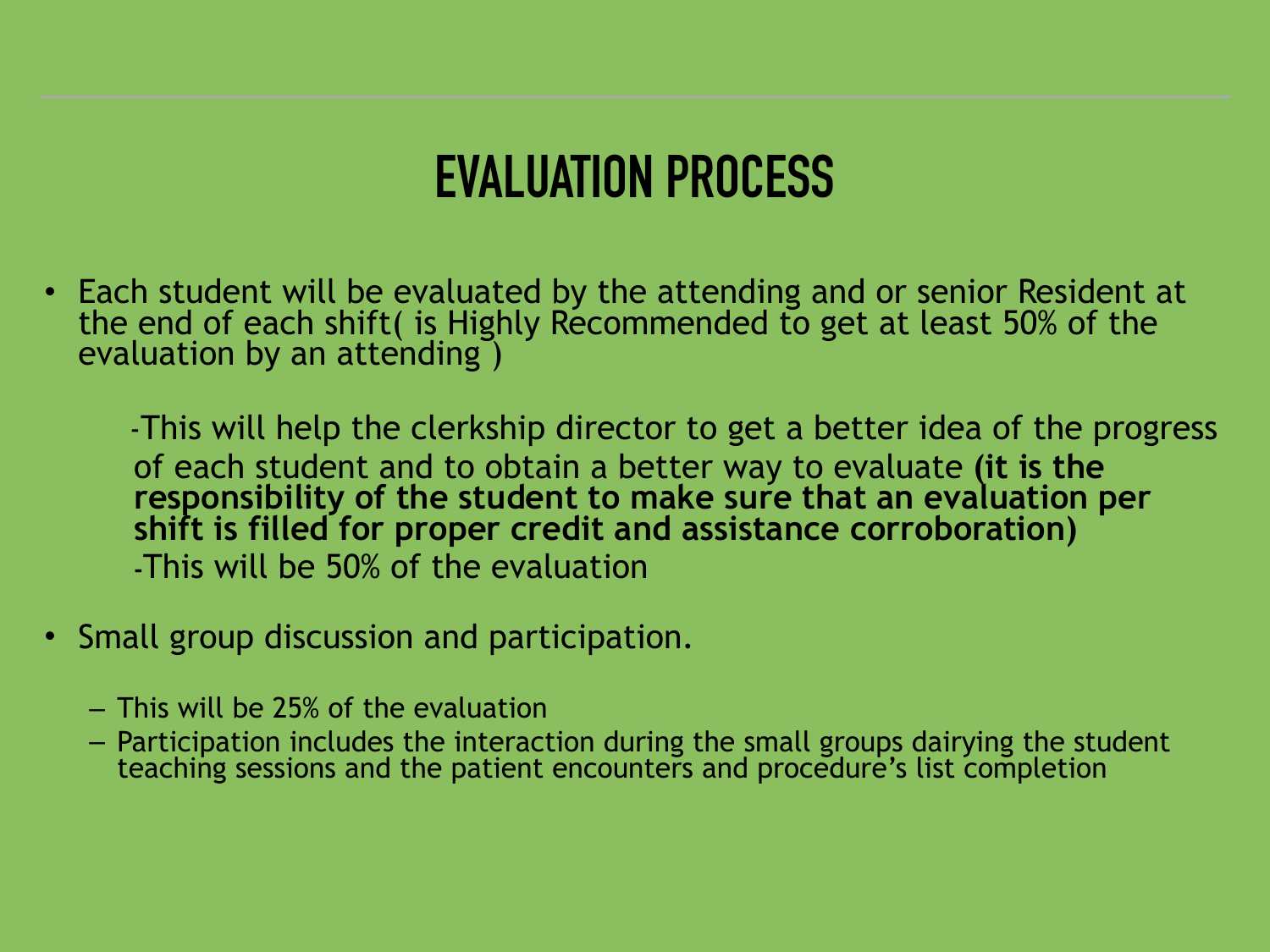#### **EVALUATION PROCESS**

– 12 quizzes to be completed open book during the 4 weeks of the rotation. A final test should be done during your last week of the rotation at the residency office. The date should be coordinated with our residency Coordinator Erica Calderon. This will be 20% of your grade

– You will be responsible to do an 10-15 minutes case presentation of one of your patients that will be presented either to the other students, residents and/or faculty. This will be 5% of your grade